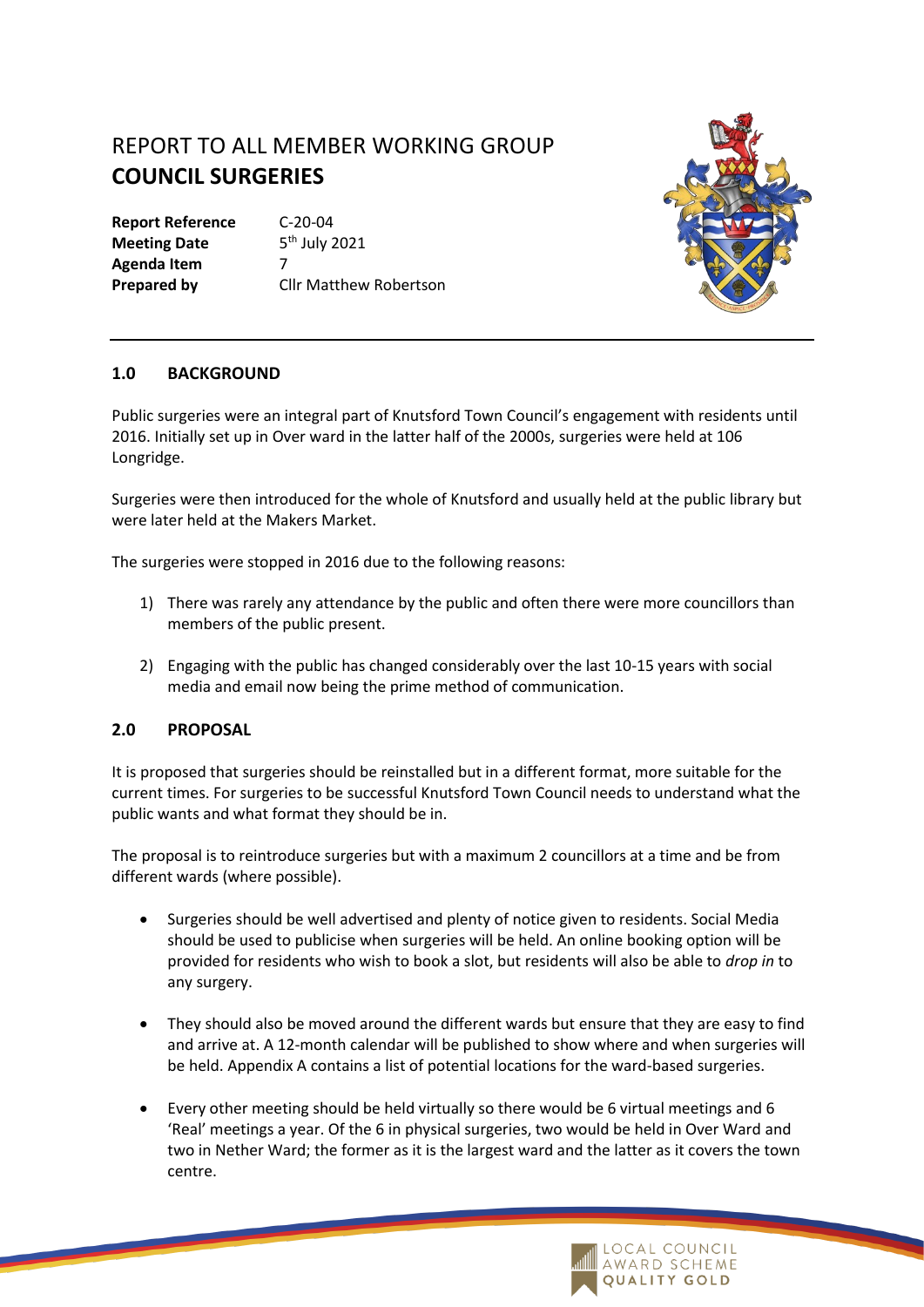- Rules and guidelines will need to be provided to councillors advising them of disclosable information and current topics.
- Surgeries would be set for up to two hours. The Town Mayor would not be expected to staff a surgery during their term but all members would be expected to staff at least one surgery per civic year.

### **3.0 RECOMMENDATION**

It is recommended that the working group:

- a) Approves the reintroduction of monthly councillor surgeries
- b) Determines when surgeries should commence
- c) Discusses the potential days/times surgeries should be held
- d) Discusses the potential locations of surgeries